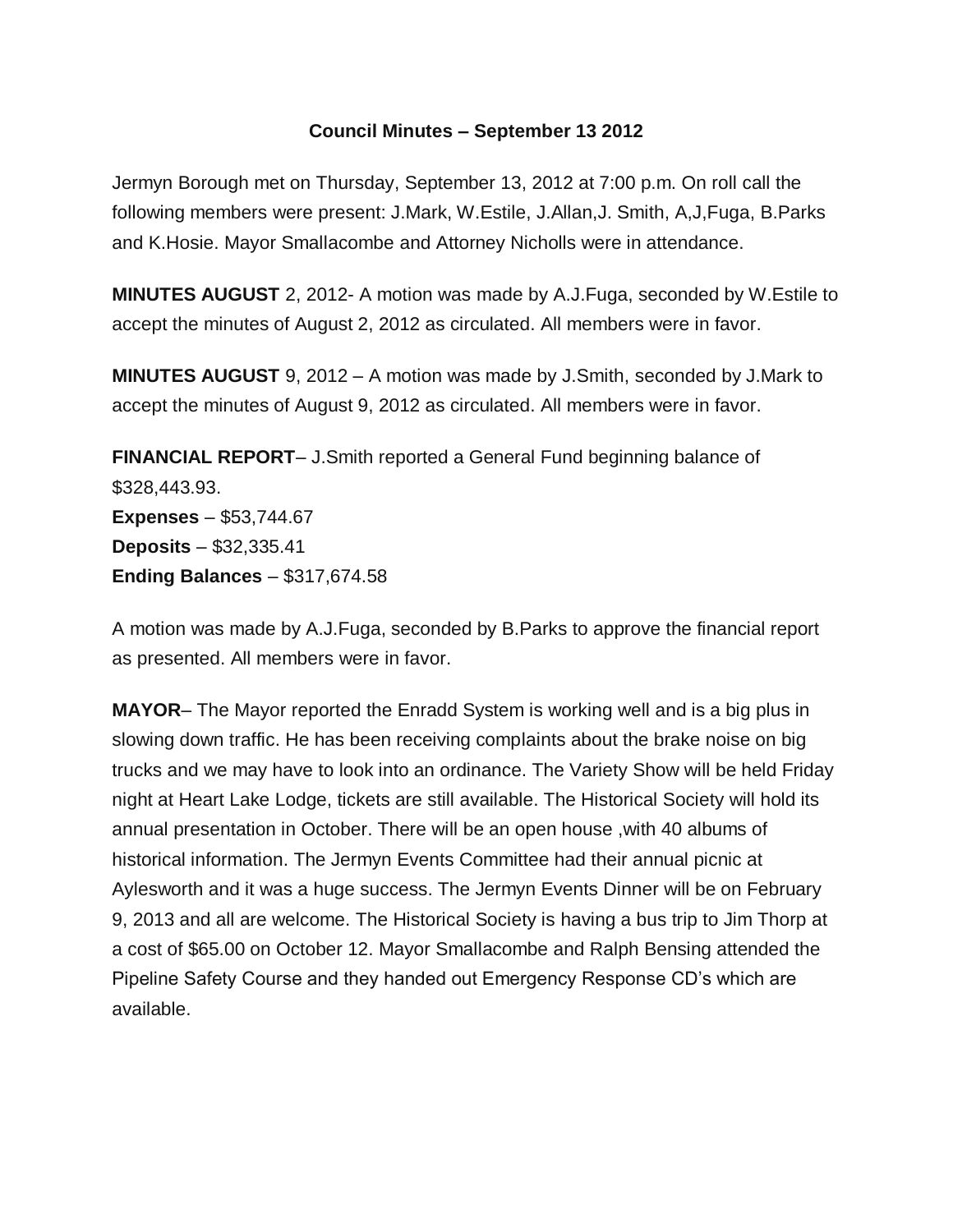**SOLICITOR** – Mayor Smallacombe asked Attorney Nicholls to look at our burning ordinance, to see if it could be amended so that an open fire could be allowed. Fire Chief Rood asked about the joist ordinance? Attorney Nicholls said it is complete.

**PUBLIC INPUT**– J.Flynn presented Council with a petition in support of PTL. Robert Flynn. Mrs. Flynn said that Officer Flynn is the best officer in town and has been loyal for 18 years. Mrs. Flynn got upset with Mayor Smallacombe because he did not mention the National Night Out. Mayor Smallacombe said he did not have any information because he was on vacation that night. Mrs. Flynn said the public input should be at the end of the meeting because the public does not have a say. President Hosie explained to Mrs. Flynn that council does their best. It was explained to Mrs. Flynn that the public is welcome to attend the monthly work session, it is the first Thursday of the month.

M.Ruddy of Girl Scout Troop 50440 asked permission to have the Christmas Light Parade on December 8.

A motion was made by A.J.Fuga, seconded by W.Estile to give the girl scouts permission to have the Christmas Light parade on December 8. All members were in favor.

T.Estile addressed Council concerning the Little League sign in the field, she said a new one is needed. She was directed to Jermyn Sports.

Michelle Newberry from Lackawanna County informed all of some upcoming events. The Commissioners Invitational Cross Country Run at McDade Park September 15, Car Seat Safety Check at McDade Park on September 19, Lackawanna County Tire Recycling Event September 24 – 29th, Heroes Day at the 911 dispatch center in Jessup.

Fire Chief Rood said the Crystal Fire Department will be participating in Heroes Day.

J.Smith thanked Michelle Newberry for obtaining the information he requested for the fingerprinting of children.

Council went into executive session. Council reconvened from executive session.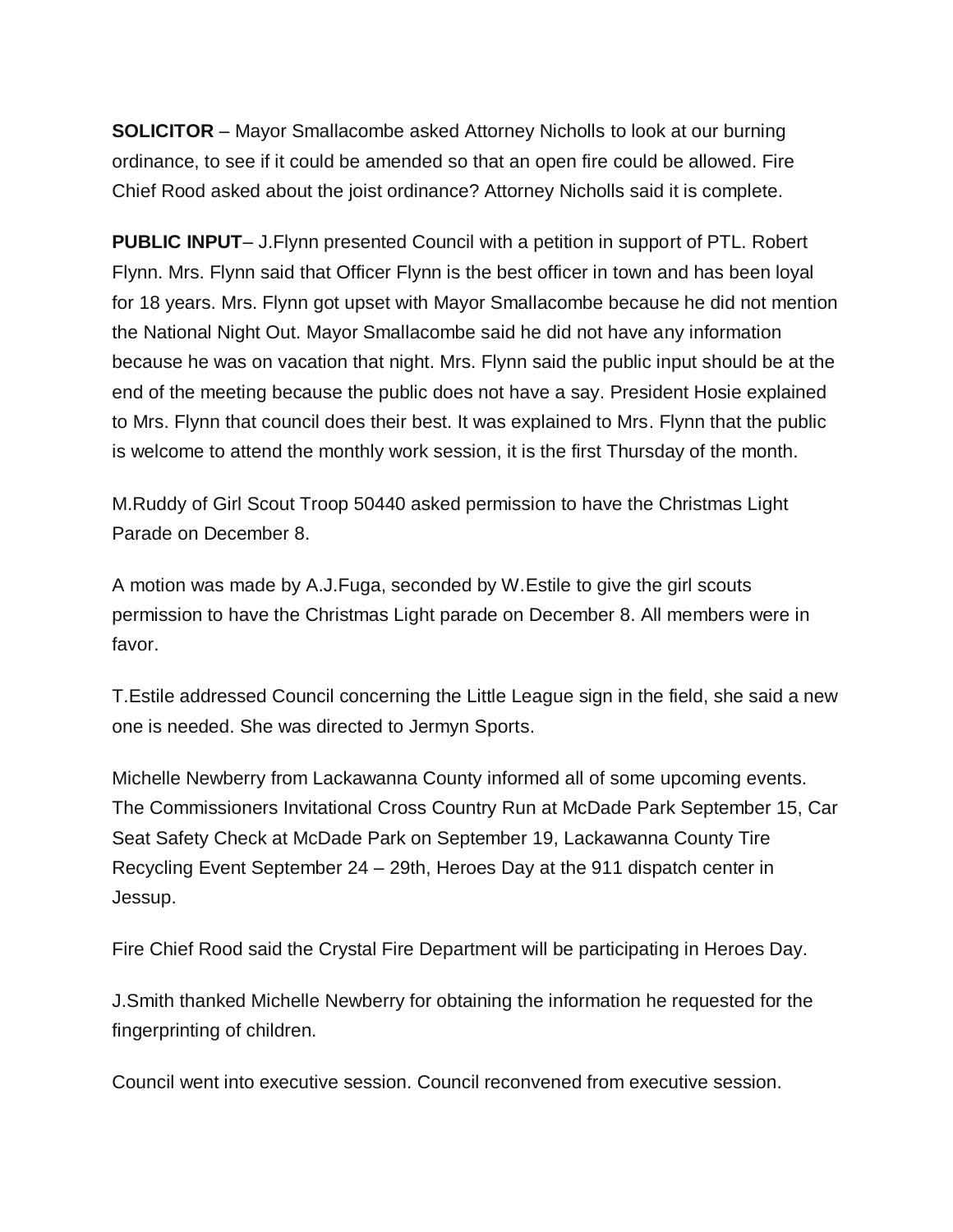**OFFICER ROBERT FLYNN** – A motion was made by W.Estile seconded by A.J.Fuga to dismiss officer Robert Flynn for legal violation in obtaining and presenting a First aid card. On roll call the motion passed unanimously.

**INVOICES** – A motion was made by J.Smith seconded by A.J.Fuga to pay the invoices in the amount of \$13,441.85. All members were in favor.

**PUBLIC WORKS** – R.Parks reported that he obtained a verbal quote to fix the power box in the gym at a cost of \$2000.00, he has not received the fax yet. He also is looking into the PPL reimbursement program to replace fluorescent lighting, which would result in savings for the borough. Mr. Parks also addressed the Bridge Street closing. Attorney Nicholls said once the bids are opened he will contact the banks for the best interest rate and than the paper work will go to Harrisburg for approval. Mr.Parks said the closure is a threat to public safety. The route the fire truck would have to take now costs minutes.Mr. Mark said that he left a message with KBA about laying a steel plate down to be able to open bridge street one way and he did not get a response. Mr. Smith agreed on a temporary fix and asked the secretary to contact KBA. Mr. Parks also reported that Mr. Estile and himself met with J.Duffy the owner of Millinieum Day Care to try to solve the parking lot issue. He said they searched the zoning ordinance and Mr. Duffy has sufficient parking spaces. Mr. Duffy will submit a drawing for the ingress and egress to the planning commission for approval. The parking lot and sidewalk will be delineated.

## **NEW BUSINESS:**

2012-2013 INSURANCE BIDS – The insurance bids were opened: Mann, Levy and Nogi-\$48,478.3 DGK –\$75,688.00

A motion was made by J.Smith seconded by A.J.Fuga to have Attorney Nicholls review the bids.

**POLICE MMO** – A motion was made by A.J.Fuga seconded by W.Estile to adopt the 2013 Police Pension MMO in the amount of \$11,727.00. All members were in favor. The General Employee MMO will be adopted at the October meeting.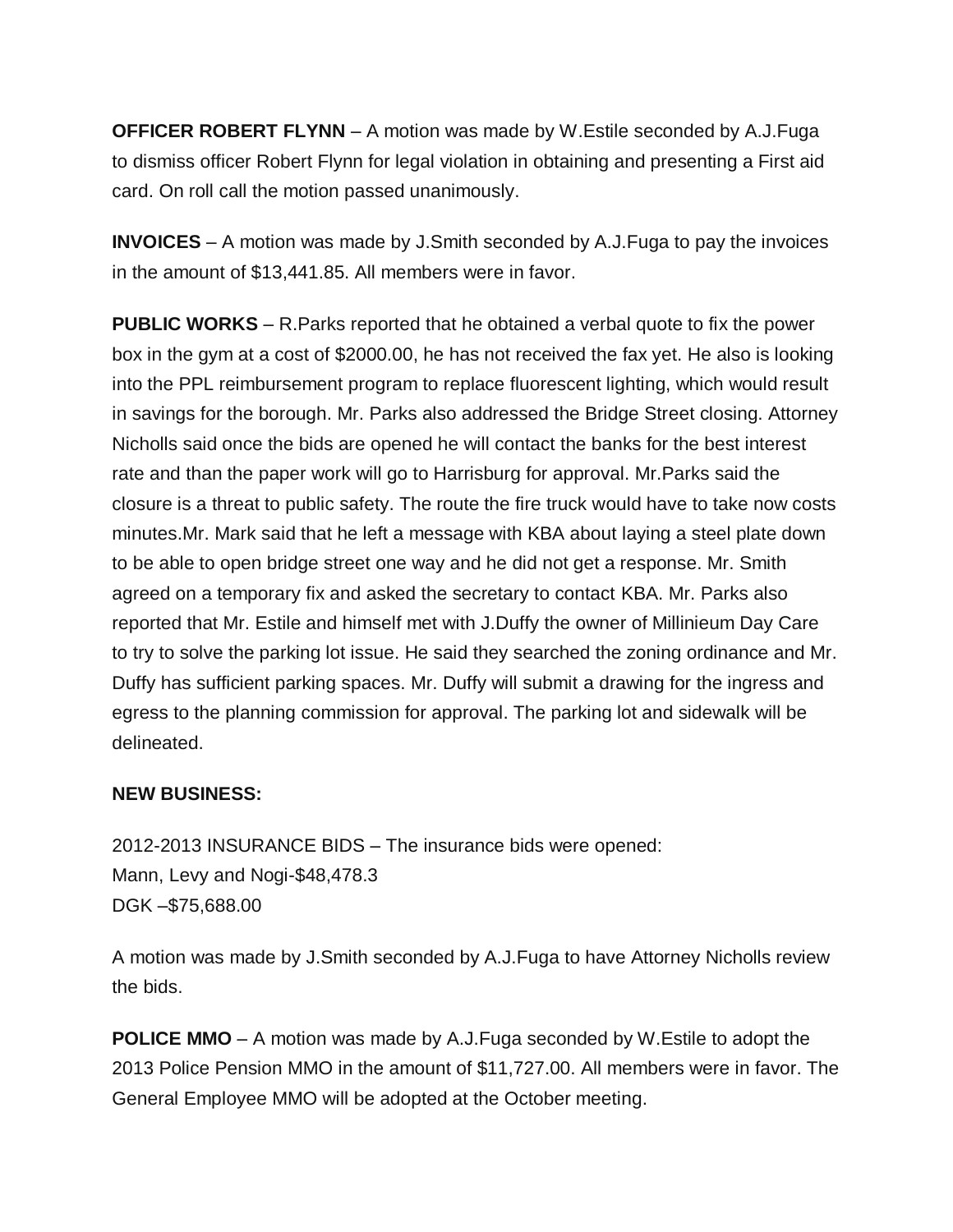**ACTING CHIEF W. ARTHUR** – A motion was made by W.Estile, seconded by J.Smith to re-instate William Arthur as Acting Chief until the next council meeting October 11,2012 or if Chief Zellers returns. All members were in favor.

**ACTING CHIEF ARTHUR SALARY** – A motion was made by J.Smith, seconded by A.J.Fuga to give Acting Chief Arthur \$1.00 an hour raise, making his hourly rate \$14.50. Motion passed 6 to 1 with W.Estile voting nay.

At this time W.Estile made a motion to raise Acting Chief Arthur's salary to \$18.45, the same salary that Chief Zellers is currently getting. There was not a second for the motion.

Acting Chief William Arthur asked if an ordinance can be drawn up so that the fee for all parking fines is \$25.00. He said currently a location on Franklin Street and the 400 block of Garfield is \$25.00 with the rest of the town at a \$5.00 fee.

**PARKING FINES**– A motion was made by A.J.Fuga, seconded by B.Parks to direct Attorney Nicholls to draw up an ordinance to have all parking fines at a cost of \$25.00. All members were in favor.

**HIRING OF PART TIME OFFICERS** – A motion was made by A.J.Fuga, seconded by W.Estile to hire two part time officers, Dominic Calzola and Michael McMorrow. All members were in favor.

**STARTING SALARY** – A motion was made by J.Mark, seconded by W.Estile to set the starting salary for part time officers at \$8.00 an hour. All members were in favor.

**MONROE COUNTY GAMING GRANT** – A motion was made by J.Smith, seconded by B.Parks to pass a Resolution to apply for Monroe County Gaming Grant to obtain a roof for the borough building. All members were in favor. A motion was made by J.Smith, seconded by A.J.Fuga to pass a Resolution to apply for Monroe County Gaming Grant to have the 400 block of Jefferson and the parking lot at the borough building paved. All members were in favor.